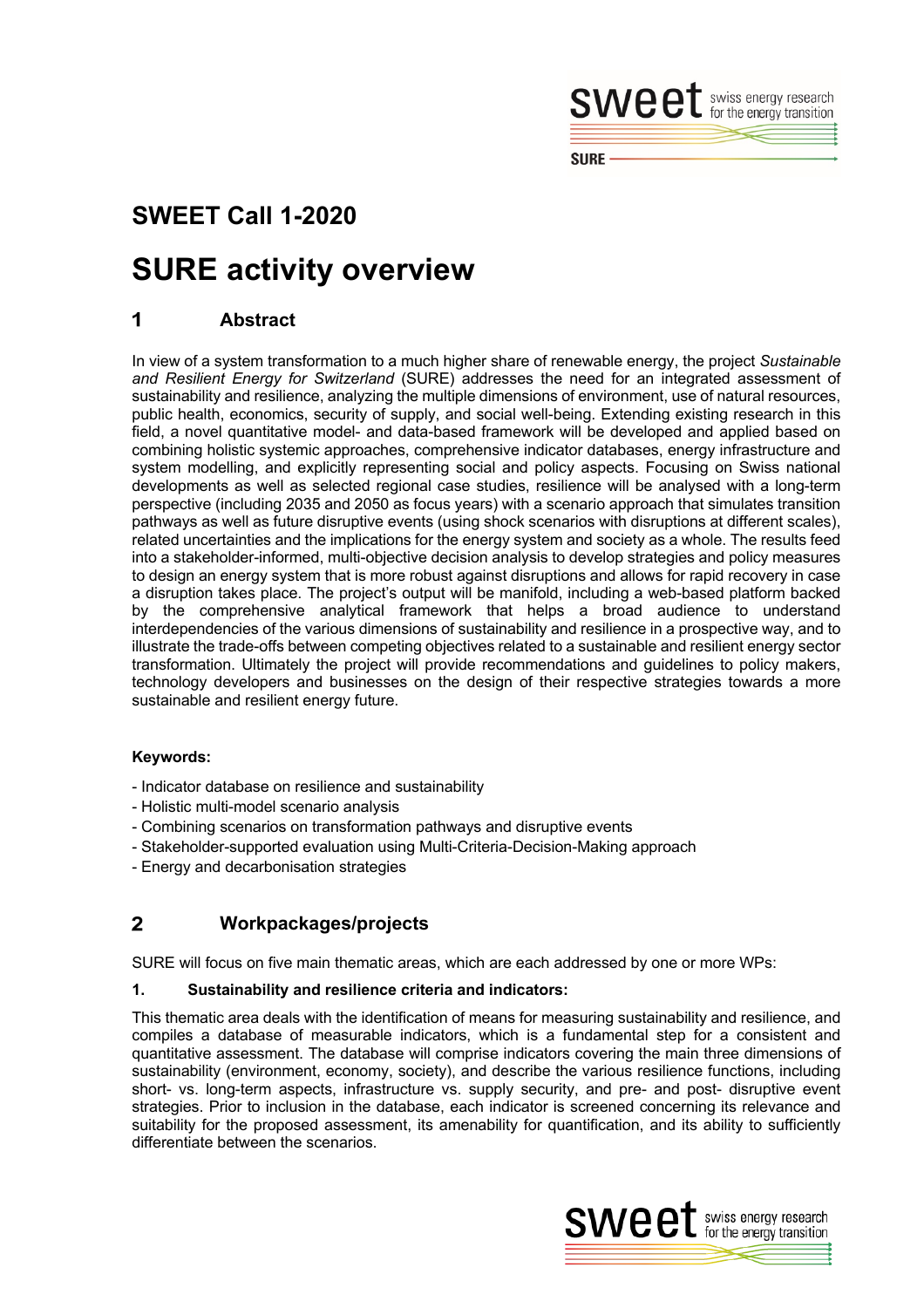#### **2. Analysis of long-term overarching pathways, disruptive events and associated uncertainty:**

This thematic area deals with the model-based assessment of sustainability and resilience with respect to overarching long-term pathways, closely connected to the objectives of the Swiss Energy Strategy 2050, and how these pathways perform with regard to specific sustainability and resilience criteria and indicators based on disruptive events. The analysis is multidimensional and considers social behavior and norms, energy demands, infrastructure and grids, holistic energy system approaches, macroeconomic assessment, and environmental assessment. The uncertainty in the response of the energy system under different intensities of the disruptive events, as well as under different future configurations is quantified. The political environment and regulatory aspects are also considered in the analysis, as well as options for a circular economy with closed nutrient and material cycles driven by renewable energy.

## **3. Integrated assessment of sustainable and resilient configurations of the energy system:**

The outcome of the quantified analysis is a dataset of the performance of the energy system under different configurations and disruptive events, based on a large number of multidimensional sustainability and resilience indicators. With the engagement of the stakeholders' forum, a two-stage integrated assessment of the sustainability and resilience of the energy system is performed. In the first stage, stakeholders reveal their preferences regarding the overarching long-term transition pathways that meet their expectations and aspirations on key sustainability and resilience metrics. In the second stage, stakeholders identify optimal policy mixes to implement the preferred long-term pathways of the first stage. In this regard, the integrated assessment of sustainable and resilient configurations of the energy system will evaluate and identify those long-term transition pathways that ensure a sustainable and resilient energy system and that are technically feasible, economically attractive, put a low burden on the environment and are acceptable to the relevant stakeholders.

#### **4. Recommendations of strategies and roadmaps by considering the political environment and regulatory aspects:**

The integrated assessment of sustainable and resilient configurations results in the preferred long-term pathways and policy mixes reflecting different stakeholder groups. A consolidation and reflection on these responses by key stakeholders is required to be able to recommend policy measures and regulations that address shortcomings of available instruments and to propose novel approaches. The feedback of stakeholders in their responses is obtained with a dedicated workshop and will help to gain a deeper understanding and additional insights related to their preferences. These insights, together with the quantitative analysis of the integrated assessment is used to formulate and recommend strategies and roadmaps for the implementation of sustainable and resilient transition pathways towards a low carbon energy system with high shares of renewable energy at the national scale.

#### **5. Sustainability and resilience in a cantonal, urban and industrial context through case studies:**

The holistic integrated assessment framework of SURE developed through the thematic areas 1-4 is complemented and validated through case studies that look at the sustainability and resilience aspects at subnational and actors' levels. A dedicated cantonal case study for Ticino assesses and ensure the coherence between federal and regional sustainability and resilience solutions that meet the aspirations and expectations of local actors. A case study at the urban and sub-urban scale in Zurich aims to take into account aspects that can arise from the specificities of an urban energy planning. Finally, a case study on the transport sector and energy-intensive industries investigates the interdependence of the operator of the Swiss train system (SBB) and the Swiss energy system, in order to assess specific impacts on sustainability and resilience due to the activities of large actors of the energy system , as well as aspects related to process heat provision for industrial companies and areas.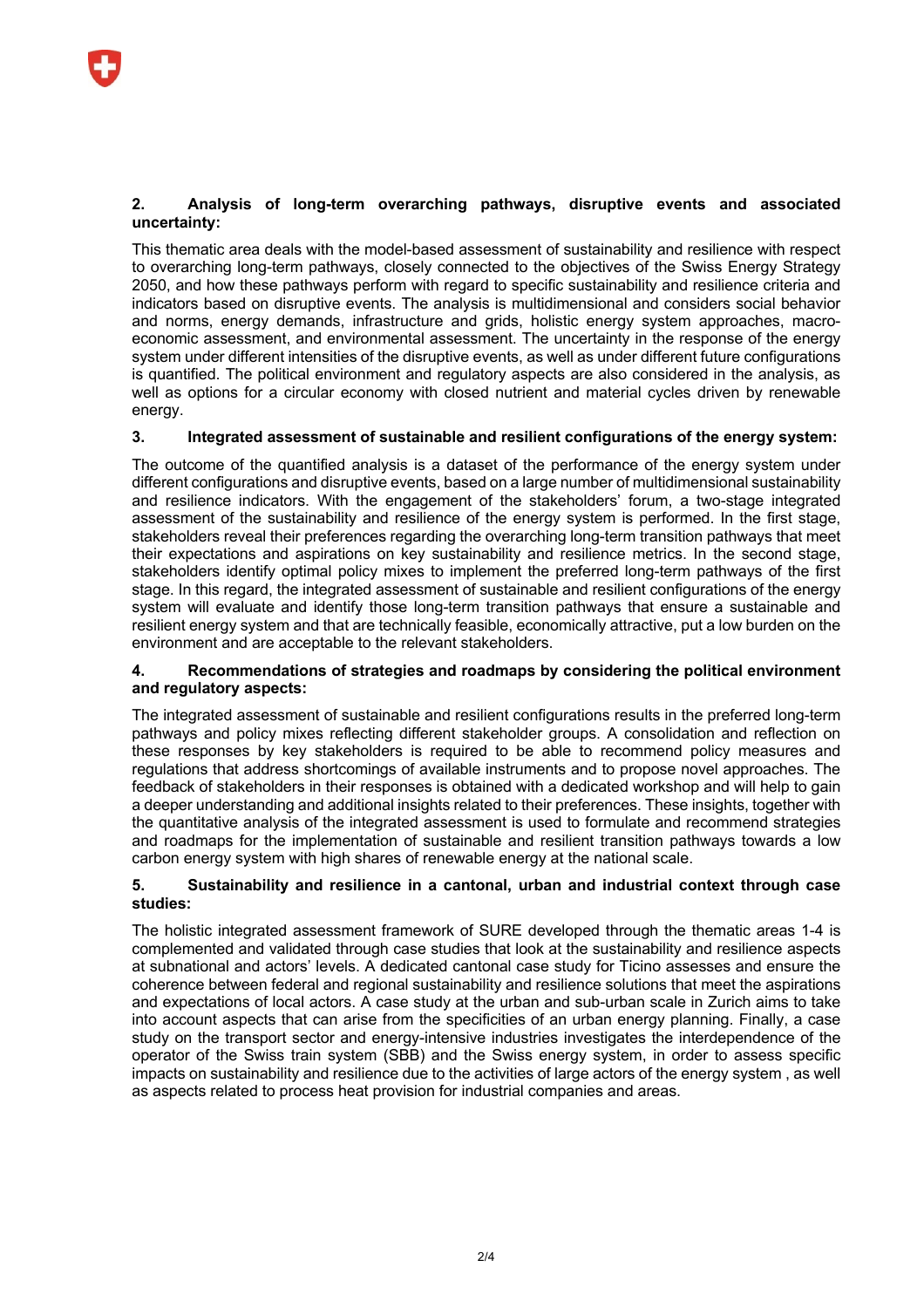

SURE can be clustered along three main phases. Most WPs run for more than one project phase but have a work focus that can be associated to the time structure as follows:

In the **first project phase** the stakeholder forum will be established as well as the sustainability and resilience indicators database. The life cycle assessment framework and the economy-energy-gridsdemand-behavior modelling tools in SURE will be further enhanced in. order to enable the quantification of the identified sustainability and resilience indicators, and to represent and simulate the complete analytical chain from the application of policy instruments to the impact on sustainability and resilience indicators. The first project phase also includes the specification of the model interfaces and a first definition of the long-term pathways and disruptive events. This phase involves WP1, WP2, WP3-11, as well as the case study WPs 13-15.

In the *second project phase* the overarching long-term pathways are quantified with the modelling toolbox of SURE, and their performance is assessed with respect to the sustainability and resilience indicators via a series of disruptive events. The analysis includes quantification of uncertainty, behavioral analysis, and impacts of the circular economy, as well as the political environment and regulatory aspects related to the implementation of these pathways. In this second phase, the overarching long-term transition pathways and their associated disruptive events will be refined, depending on the outcome of the quantification. The second project phase mainly involves work of WP3-WP11 and WP13-WP15.

In the *third project phase* the integrated assessment of the long-term pathways and the policy mixes is conducted, based on the active engagement of stakeholders. The outcome of the integrated assessment is used for the recommendation and formulation of strategies and implementation roadmaps that lead to a sustainable and resilient long-term energy system in Switzerland. The third project phase involves work primarily in WP1 and WP10-WP12, with the support of WP13-WP15, and work with WP17 for the dissemination of the results.